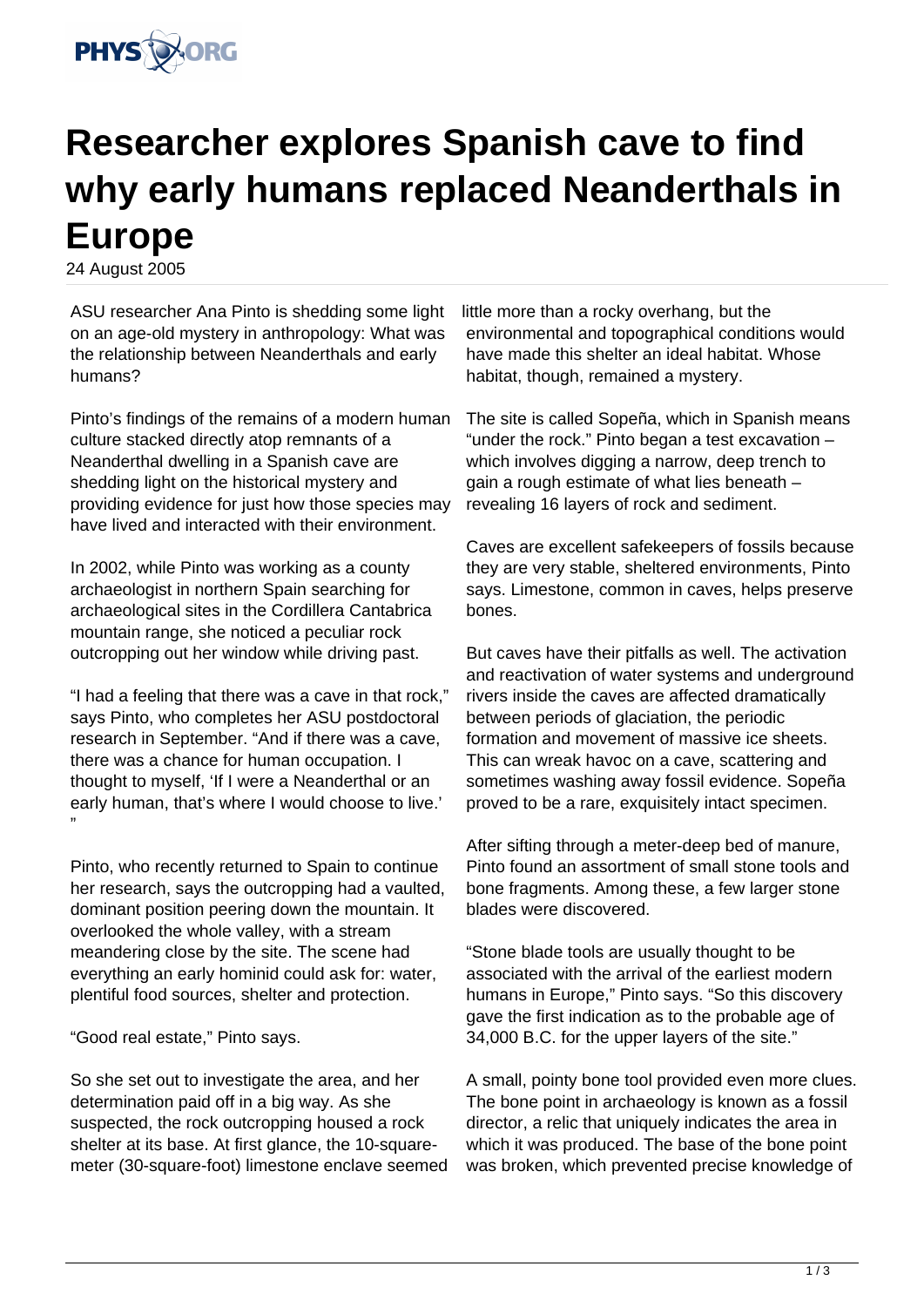

when it was fashioned, but it was enough to confirm excavation crew has only thoroughly explored the for Pinto that this cave dwelling once belonged to the Aurignacian culture, the very earliest modern humans to arrive in Europe about 30,000 years ago history of early humans and Neanderthals. (28,000 B.C.).

When the team's test excavation reached the 12th level, they found what they had been hoping for: primitive scraping tools, fashioned out of retouched stone flakes, lying next to bone fragments of some prehistoric feast. The tools differed from those normally associated with modern humans, indicating they belonged to a Neanderthal culture.

Given that Pinto's evidence shows that Neanderthals and modern humans shared a common location at a time when evidence shows that both species may have been in Europe, it seems likely that the two species would have encountered one another.

Looking to further her research, Pinto discovered that ASU's Institute of Human Origins (IHO) had tools and personnel to assist her. She contacted Curtis Marean, a professor with the IHO, who arranged for her postdoctoral research at ASU in 2002.

Pinto's goal is to discover definitive evidence for why humans eventually replaced Neanderthals in Europe. Her work has garnered attention from benefactors like the Wings WorldQuest organization, which awarded her a \$10,000 grant and a subsidy from the National Geographic Society.

Although Pinto is back in Spain, she plans on maintaining the working relationships she has made at ASU so that graduate students, professors and researchers can assist her in her discoveries.

"Sopeña is outstanding because it has a continuous registry of events along the 25,000 or so critical years of human evolution consisting of the transition from Neanderthals to modern humans," Pinto says. "The archaeological levels of this site read like the pages of a book."

So far, 16 layers of Sopeña's stratigraphic column have been seen with the test excavation. The

topmost layers, but Pinto is confident that her research will result in a better understanding of the

"The general public is thrilled with spectacular, single discoveries like Tutankhamen's chamber in Egypt or the Neanderthal burial sites in France ," Pinto says. "But that is not what we are about. Spectacular discoveries can be made over the course of the excavation of Sopeña, but what we are trying to do is reconstruct the paleoecology and human behavior during the later stages of human evolution."